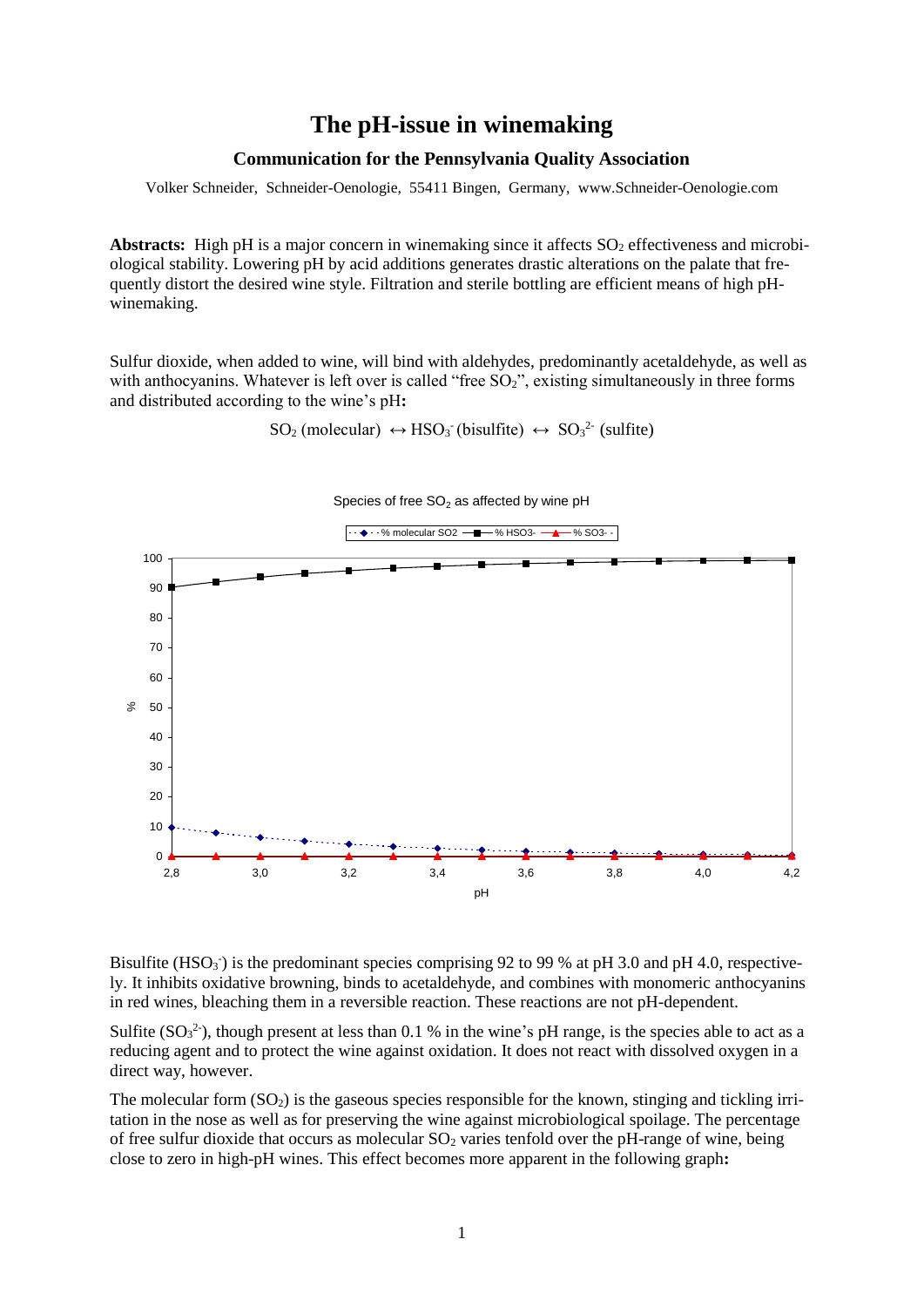#### Percentage of molecular SO<sub>2</sub> out of free SO<sub>2</sub>.



It is obvious that a measured level of 40 ppm free  $SO_2$ , for example, at a high wine pH of 3.8 is approximately four times less effective than at pH 3.2. Accordingly, an extensive part of enological teaching focuses upon the importance of pH in winemaking, and winemakers are worried about the microbiological preservability and stability of wines with a pH they consider high. As a consequence, tremendous amounts of tartaric acid are used to lower allegedly high pH readings regardless of the sensory outcome. Alternatively, even sulfuric acid was used in former times.

Since tartaric acid produces insoluble potassium bitartrate, the addition of 1.0 g/L of tartaric acid removes 262 mg/L potassium  $(K^+)$  and increases the total acidity (TA) by 0.5 g/L when precipitation is completed. Simultaneously, pH is decreased by approximately 0.15. High pH-wines frequently may require more than 2 g/L of tartaric acid to achieve a final pH considered "safe".

### **What is a low or a high pH?**

While pH-measurement is a standard procedure in any winery and easy to perform precisely, the definition of "high" and "low" pH is rather arbitrary, depending on the educational background each winemaker has had. That's why so many decisions upon pH-adjustment are driven by emotions rather than by understanding. However, this issue is of paramount importance. Taking a Central European look at commonly occurring pH-data of representative varieties and wine types will help to clarify the question.

Red wines without any pH-correction rarely display a pH lower than 3.6, with frequent peaks as high as pH 4.0 when grown under cool-climate conditions and after reduction of total acidity to what is considered harmonious on the palate. Traditionally, these wines are aged in cold cellars before they are sterile-filtered (0.45  $\mu$ ) prior to bottling. Conscious that free SO<sub>2</sub> at tolerable levels performs only limited protection, cool storage and / or careful filtration are the common means to ensure microbiological stability.

Riesling wines are found at the lower end of the scale at around pH 3.2 due to their intrinsically low potassium content and traditionally higher TA. Most other white cultivars like Chadonnay, Pinot gris, and Pinot white are found in an intermediate range around pH 3.5 to 3.6. This is what is commonly considered a natural watershed dividing winemaking into low- and high pH-regions. However, current practice accommodates pH 3.6 to 4.0 which some winemakers might consider high.